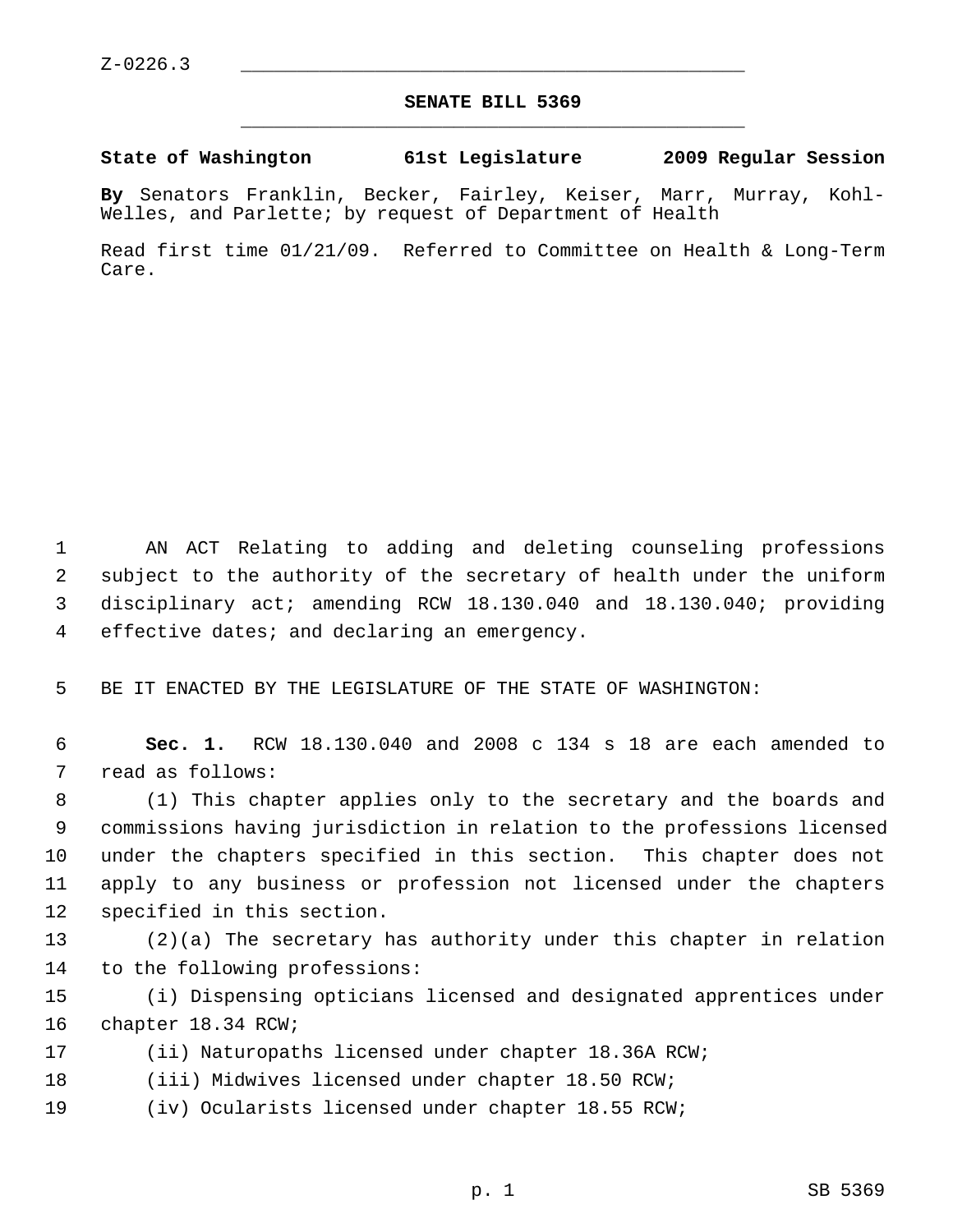1 (v) Massage operators and businesses licensed under chapter 18.108 2 RCW; 3 (vi) Dental hygienists licensed under chapter 18.29 RCW; 4 (vii) Acupuncturists licensed under chapter 18.06 RCW; 5 (viii) Radiologic technologists certified and X-ray technicians 6 registered under chapter 18.84 RCW; 7 (ix) Respiratory care practitioners licensed under chapter 18.89 8 RCW; 9 (x) ((Persons registered under chapter 18.19 RCW; 10  $+xi)$ ) Counselors, hypnotherapists, and agency affiliated 11 counselors registered and advisors and counselors certified under 12 chapter 18.19 RCW; 13 (xi) Persons licensed as mental health counselors, mental health 14 counselor associates, marriage and family therapists, ((and)) marriage 15 and family therapist associates, social workers, social work 16 associates--advanced, and social work associates--independent clinical 17 under chapter 18.225 RCW; 18 (xii) Persons registered as nursing pool operators under chapter 19 18.52C RCW; 20 (xiii) Nursing assistants registered or certified under chapter 21 18.88A RCW; 22 (xiv) Health care assistants certified under chapter 18.135 RCW; 23 (xv) Dietitians and nutritionists certified under chapter 18.138 24 RCW; 25 (xvi) Chemical dependency professionals and chemical dependency 26 professional trainees certified under chapter 18.205 RCW; 27 (xvii) Sex offender treatment providers and certified affiliate sex 28 offender treatment providers certified under chapter 18.155 RCW; 29 (xviii) Persons licensed and certified under chapter 18.73 RCW or 30 RCW 18.71.205; 31 (xix) Denturists licensed under chapter 18.30 RCW; 32 (xx) Orthotists and prosthetists licensed under chapter 18.200 RCW; 33 (xxi) Surgical technologists registered under chapter 18.215 RCW; 34 (xxii) Recreational therapists; 35 (xxiii) Animal massage practitioners certified under chapter 18.240 36 RCW; and 37 (xxiv) Athletic trainers licensed under chapter 18.250 RCW.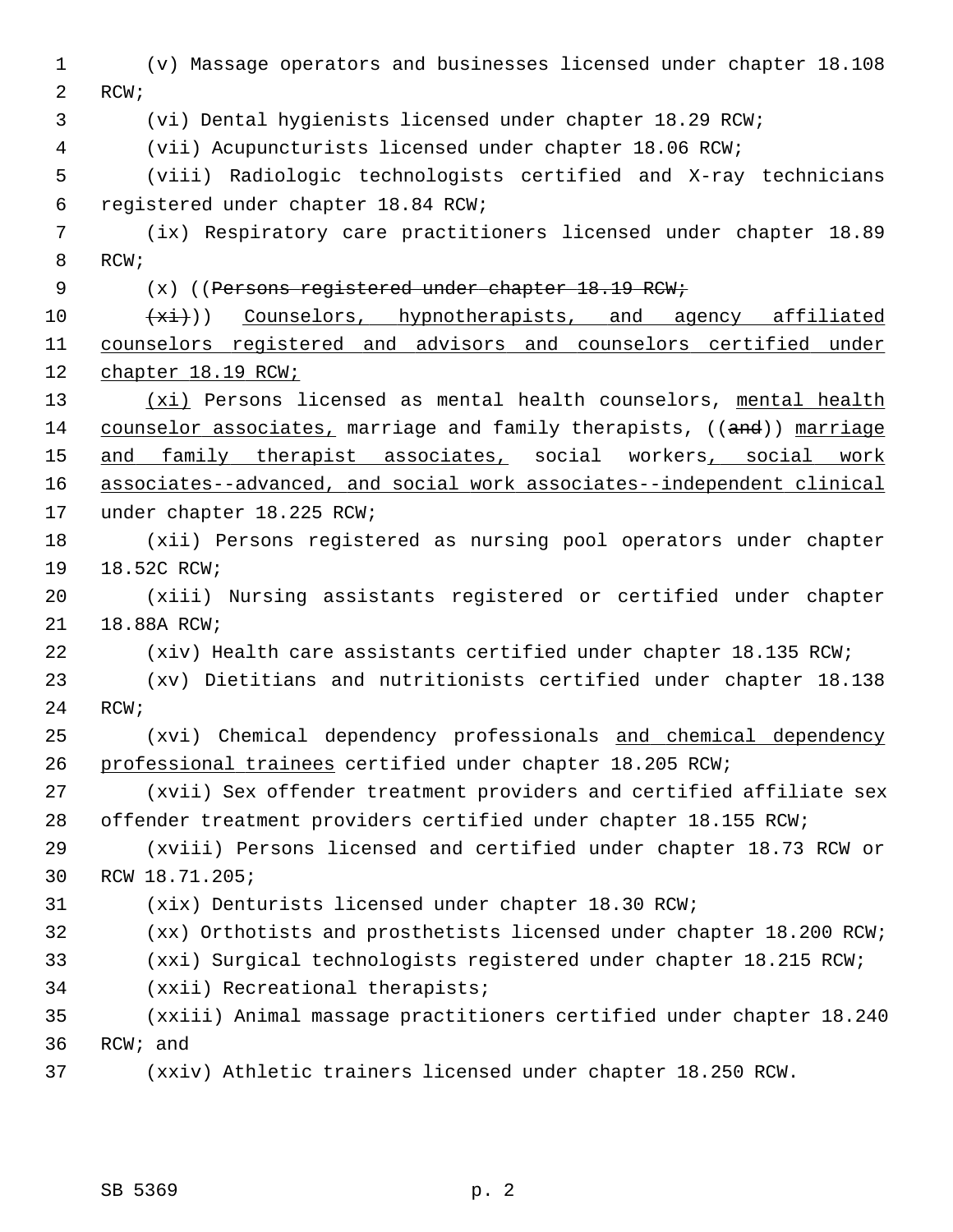1 (b) The boards and commissions having authority under this chapter 2 are as follows:

 3 (i) The podiatric medical board as established in chapter 18.22 4 RCW;

 5 (ii) The chiropractic quality assurance commission as established 6 in chapter 18.25 RCW;

 7 (iii) The dental quality assurance commission as established in 8 chapter 18.32 RCW governing licenses issued under chapter 18.32 RCW and 9 licenses and registrations issued under chapter 18.260 RCW;

10 (iv) The board of hearing and speech as established in chapter 11 18.35 RCW;

12 (v) The board of examiners for nursing home administrators as 13 established in chapter 18.52 RCW;

14 (vi) The optometry board as established in chapter 18.54 RCW 15 governing licenses issued under chapter 18.53 RCW;

16 (vii) The board of osteopathic medicine and surgery as established 17 in chapter 18.57 RCW governing licenses issued under chapters 18.57 and 18 18.57A RCW;

19 (viii) The board of pharmacy as established in chapter 18.64 RCW 20 governing licenses issued under chapters 18.64 and 18.64A RCW;

21 (ix) The medical quality assurance commission as established in 22 chapter 18.71 RCW governing licenses and registrations issued under 23 chapters 18.71 and 18.71A RCW;

24 (x) The board of physical therapy as established in chapter 18.74 25 RCW;

26 (xi) The board of occupational therapy practice as established in 27 chapter 18.59 RCW;

28 (xii) The nursing care quality assurance commission as established 29 in chapter 18.79 RCW governing licenses and registrations issued under 30 that chapter;

31 (xiii) The examining board of psychology and its disciplinary 32 committee as established in chapter 18.83 RCW; and

33 (xiv) The veterinary board of governors as established in chapter 34 18.92 RCW.

35 (3) In addition to the authority to discipline license holders, the 36 disciplining authority has the authority to grant or deny licenses. 37 The disciplining authority may also grant a license subject to 38 conditions.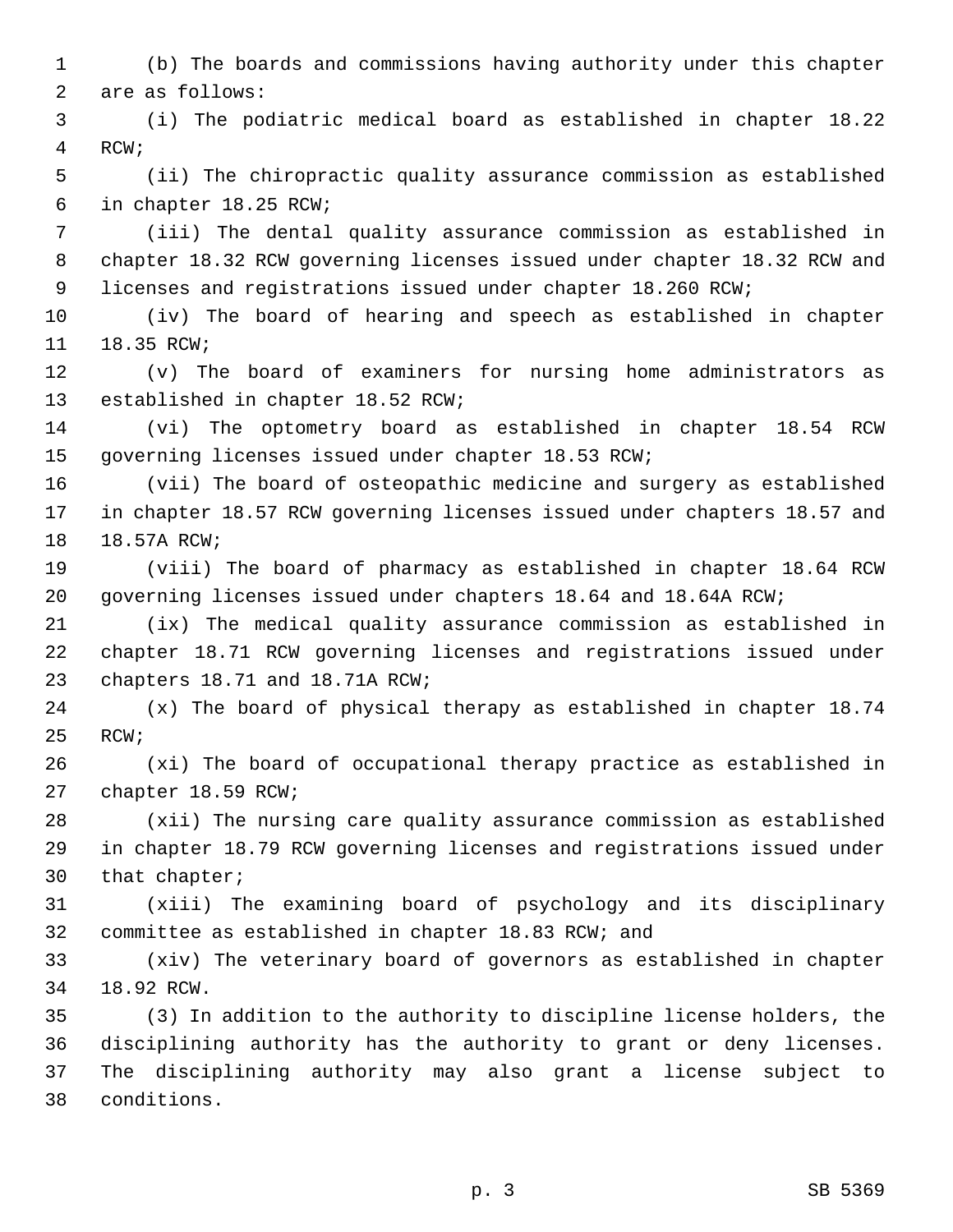1 (4) All disciplining authorities shall adopt procedures to ensure 2 substantially consistent application of this chapter, the Uniform 3 Disciplinary Act, among the disciplining authorities listed in 4 subsection (2) of this section.

 5 **Sec. 2.** RCW 18.130.040 and 2009 c . . . s 1 (section 1 of this 6 act) are each amended to read as follows:

 7 (1) This chapter applies only to the secretary and the boards and 8 commissions having jurisdiction in relation to the professions licensed 9 under the chapters specified in this section. This chapter does not 10 apply to any business or profession not licensed under the chapters 11 specified in this section.

12 (2)(a) The secretary has authority under this chapter in relation 13 to the following professions:

14 (i) Dispensing opticians licensed and designated apprentices under 15 chapter 18.34 RCW;

16 (ii) Naturopaths licensed under chapter 18.36A RCW;

17 (iii) Midwives licensed under chapter 18.50 RCW;

18 (iv) Ocularists licensed under chapter 18.55 RCW;

19 (v) Massage operators and businesses licensed under chapter 18.108 20 RCW;

21 (vi) Dental hygienists licensed under chapter 18.29 RCW;

22 (vii) Acupuncturists licensed under chapter 18.06 RCW;

23 (viii) Radiologic technologists certified and X-ray technicians 24 registered under chapter 18.84 RCW;

25 (ix) Respiratory care practitioners licensed under chapter 18.89 26 RCW;

27  $(x)$  ((Counselors,)) Hypnotherapists(( $\tau$ )) and agency affiliated 28 counselors registered and advisors and counselors certified under 29 chapter 18.19 RCW;

30 (xi) Persons licensed as mental health counselors, mental health 31 counselor associates, marriage and family therapists, marriage and 32 family therapist associates, social workers, social work associates-- 33 advanced, and social work associates--independent clinical under 34 chapter 18.225 RCW;

35 (xii) Persons registered as nursing pool operators under chapter 36 18.52C RCW;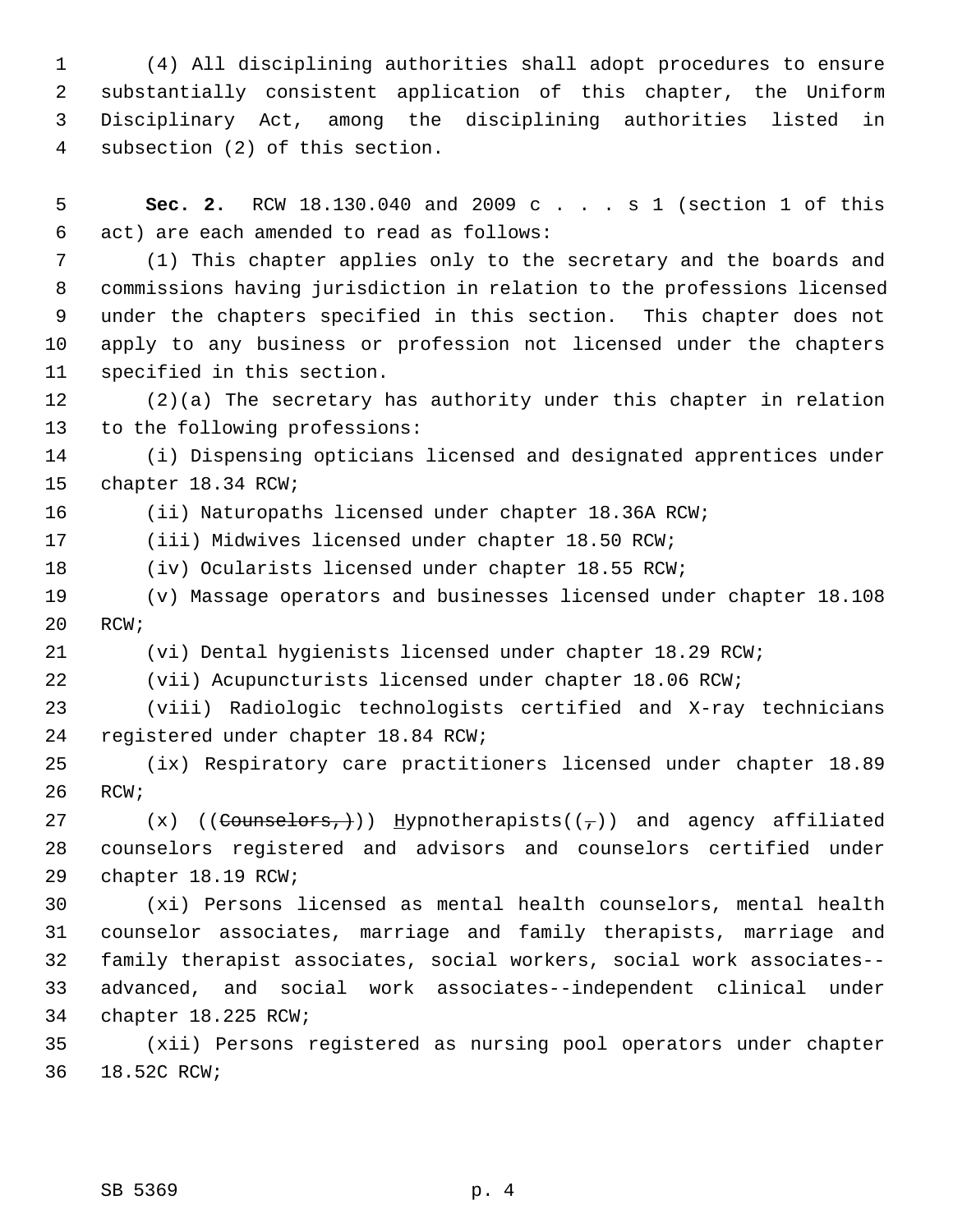1 (xiii) Nursing assistants registered or certified under chapter 2 18.88A RCW; 3 (xiv) Health care assistants certified under chapter 18.135 RCW; 4 (xv) Dietitians and nutritionists certified under chapter 18.138 5 RCW; 6 (xvi) Chemical dependency professionals and chemical dependency 7 professional trainees certified under chapter 18.205 RCW; 8 (xvii) Sex offender treatment providers and certified affiliate sex 9 offender treatment providers certified under chapter 18.155 RCW; 10 (xviii) Persons licensed and certified under chapter 18.73 RCW or 11 RCW 18.71.205; 12 (xix) Denturists licensed under chapter 18.30 RCW; 13 (xx) Orthotists and prosthetists licensed under chapter 18.200 RCW; 14 (xxi) Surgical technologists registered under chapter 18.215 RCW; 15 (xxii) Recreational therapists; 16 (xxiii) Animal massage practitioners certified under chapter 18.240 17 RCW; and 18 (xxiv) Athletic trainers licensed under chapter 18.250 RCW. 19 (b) The boards and commissions having authority under this chapter 20 are as follows: 21 (i) The podiatric medical board as established in chapter 18.22 22 RCW; 23 (ii) The chiropractic quality assurance commission as established 24 in chapter 18.25 RCW; 25 (iii) The dental quality assurance commission as established in 26 chapter 18.32 RCW governing licenses issued under chapter 18.32 RCW and 27 licenses and registrations issued under chapter 18.260 RCW; 28 (iv) The board of hearing and speech as established in chapter 29 18.35 RCW; 30 (v) The board of examiners for nursing home administrators as 31 established in chapter 18.52 RCW; 32 (vi) The optometry board as established in chapter 18.54 RCW 33 governing licenses issued under chapter 18.53 RCW; 34 (vii) The board of osteopathic medicine and surgery as established 35 in chapter 18.57 RCW governing licenses issued under chapters 18.57 and 36 18.57A RCW; 37 (viii) The board of pharmacy as established in chapter 18.64 RCW 38 governing licenses issued under chapters 18.64 and 18.64A RCW;